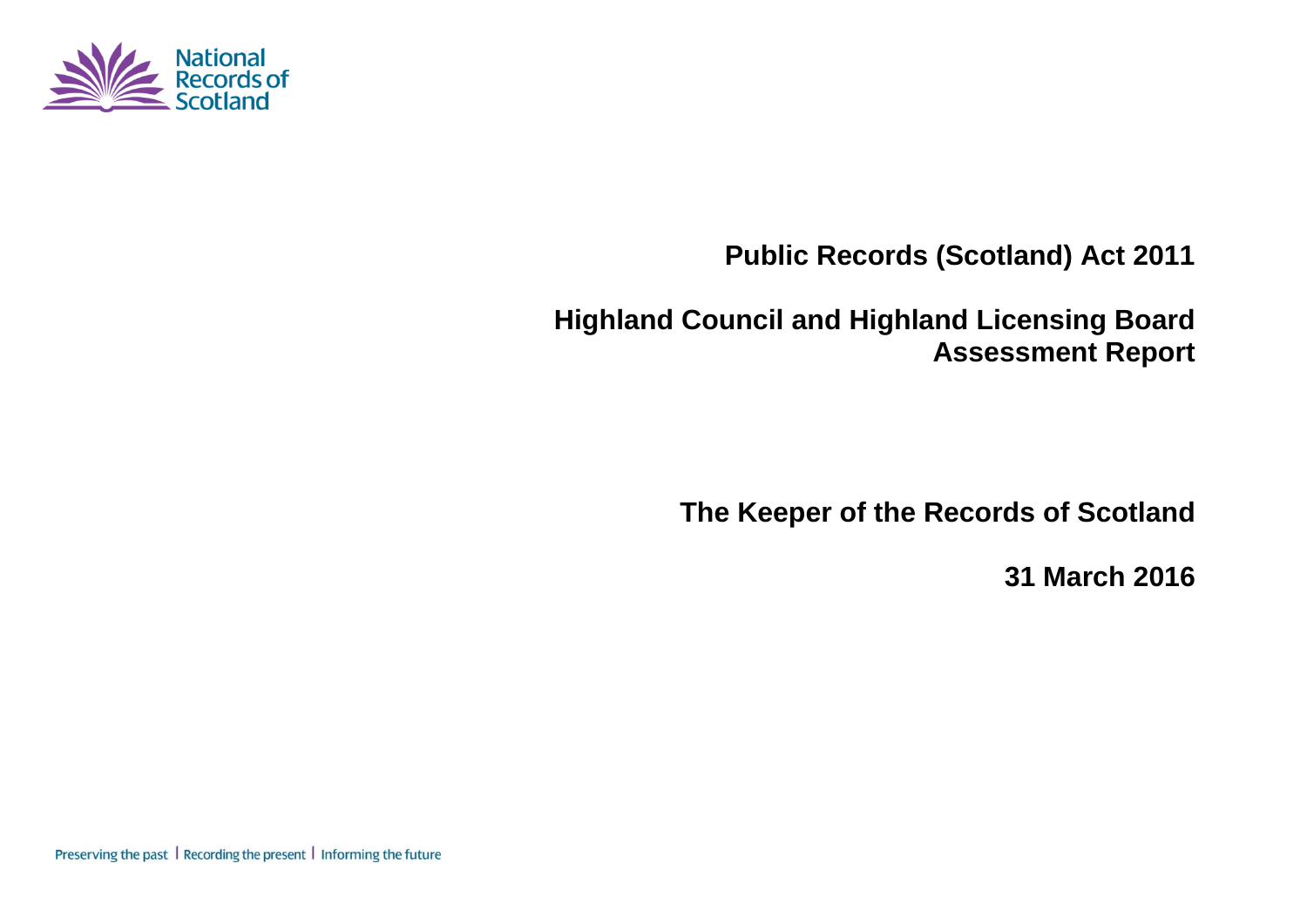### **Contents**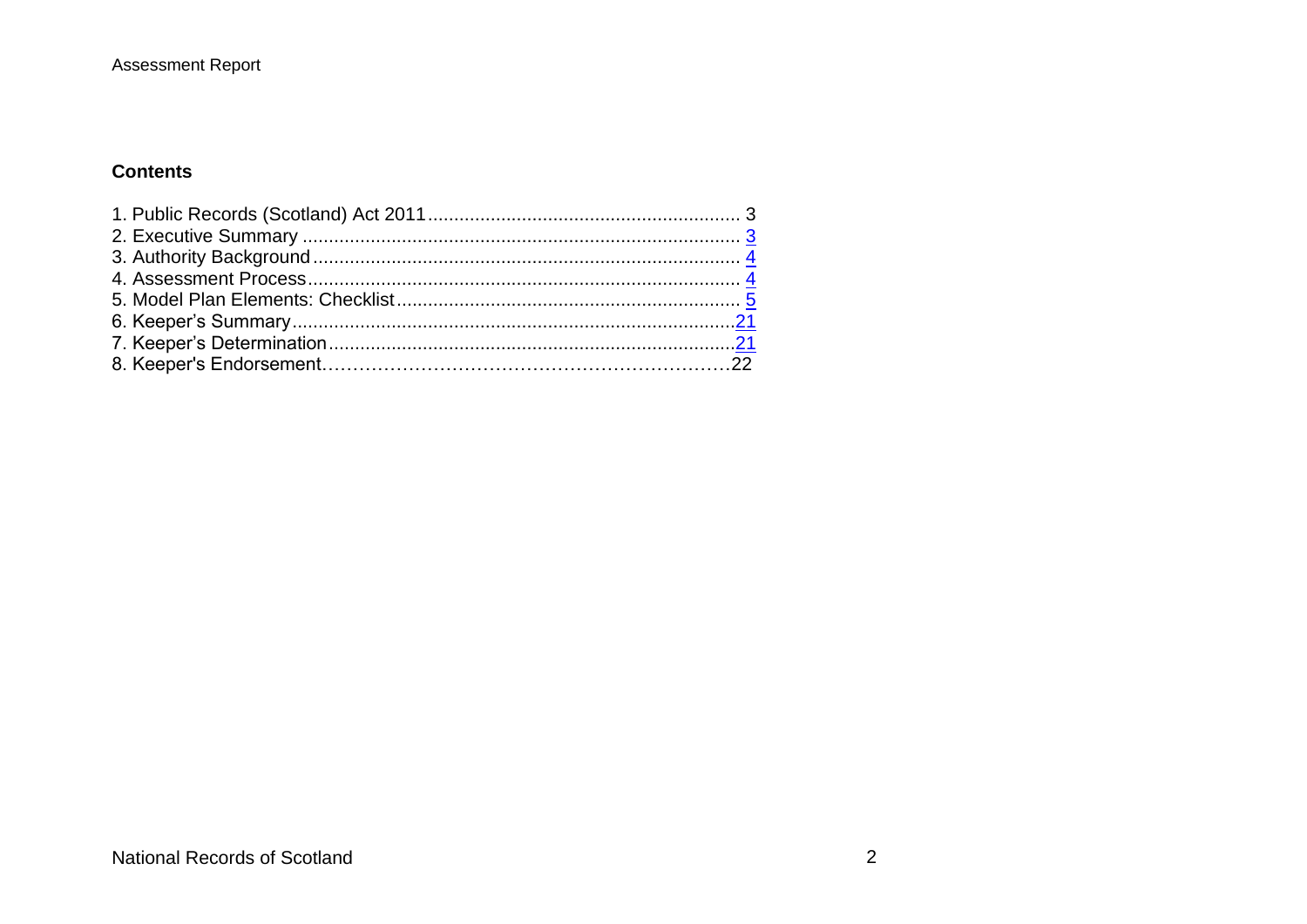## **1. Public Records (Scotland) Act 2011**

The Public Records (Scotland) Act 2011 (the Act) received Royal assent on 20 April 2011. It is the first new public records legislation in Scotland since 1937 and came fully into force on 1 January 2013. Its primary aim is to promote efficient and accountable record keeping by named Scottish public authorities.

The Act has its origins in *The Historical Abuse Systemic Review: Residential Schools and Children's Homes in Scotland 1950-1995* (The Shaw Report) published in 2007. The Shaw Report recorded how its investigations were hampered by poor record keeping and found that thousands of records had been created, but were then lost due to an inadequate legislative framework and poor records management. Crucially, it demonstrated how former residents of children's homes were denied access to information about their formative years. The Shaw Report demonstrated that management of records in all formats (paper and electronic) is not just a bureaucratic process, but central to good governance and should not be ignored. A follow-up review of public records legislation by the Keeper of the Records of Scotland (the Keeper) found further evidence of poor records management across the public sector. This resulted in the passage of the Act by the Scottish Parliament in March 2011.

The Act requires a named authority to prepare and implement a records management plan (RMP) which must set out proper arrangements for the management of its records. A plan must clearly describe the way the authority cares for the records that it creates, in any format, whilst carrying out its business activities. The RMP must be agreed with the Keeper and regularly reviewed.

## **2. Executive Summary**

This report sets out the findings of the Keeper's assessment of the RMP of Highland Council and Highland Licensing Board by the Public Records (Scotland) Act 2011 Assessment Team following its submission to the Keeper on 31 August 2015*.*

The assessment considered whether the RMP of Highland Council and Highland Licensing Board was developed with proper regard to the 14 elements of the Keeper's statutory Model Records Management Plan (the Model Plan) under section 8(3) of the Act, and whether in this respect it complies with it and the specific requirements of the Act.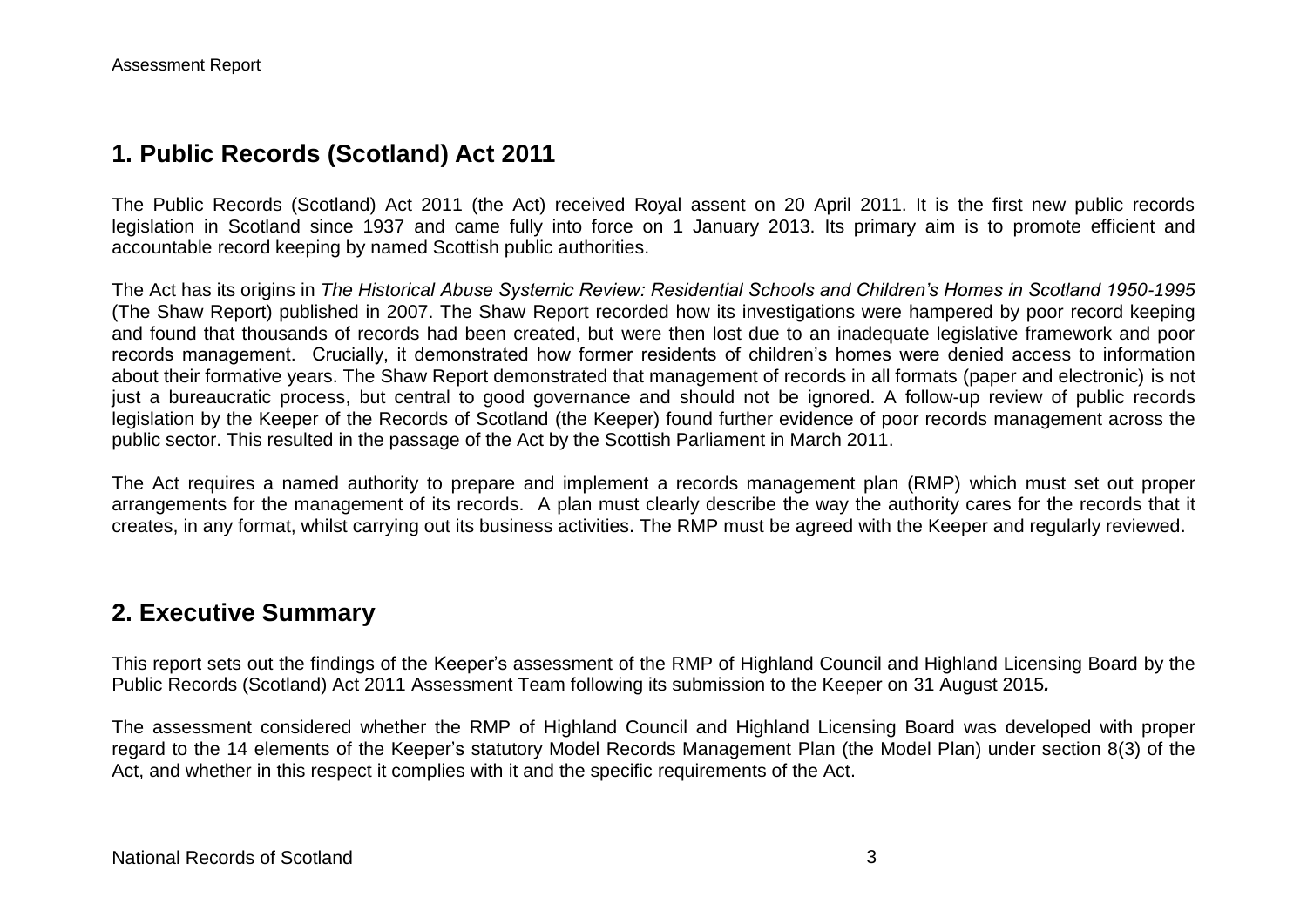The outcome of the assessment and the Keeper's decision on whether the RMP of Highland Council and Highland Licensing Board complies with the Act can be found under section 7 of this report with relevant recommendations.

## **3. Authority Background**

Highland is a council area in the Scottish Highlands and is the largest local government area in the United Kingdom. It shares borders with the council areas of Aberdeenshire, Argyll and Bute, Moray and Perth and Kinross. Their councils, and those of Angus and Stirling, also have areas of the Scottish Highlands within their administrative boundaries. The Highland area covers most of the mainland and inner-Hebridean parts of the former counties of Inverness-shire and Ross and Cromarty, all of Caithness, Nairnshire and Sutherland and small parts of Argyll and Moray.

The Highland Council headquarters is located in Inverness with most previous district council offices retained as outstations.

The Highland Council represents 22 wards, of which each elects three or four councillors by the single transferable vote system of election, to produce a form of proportional representation in a council of 80 members.

The remit of the Highland Licensing Board (HLB) is to consider applications in relation to Liquor licensing under the Licensing (Scotland) Act 2005 and Gambling under the Gambling Act 2005.

## **4. Keeper's Assessment Process**

The RMP was assessed by the Public Records (Scotland) Act Assessment Team on behalf of the Keeper. Assessors used the checklist elements listed in section 5, to establish whether Highland Council and Highland Licensing Board's RMP was developed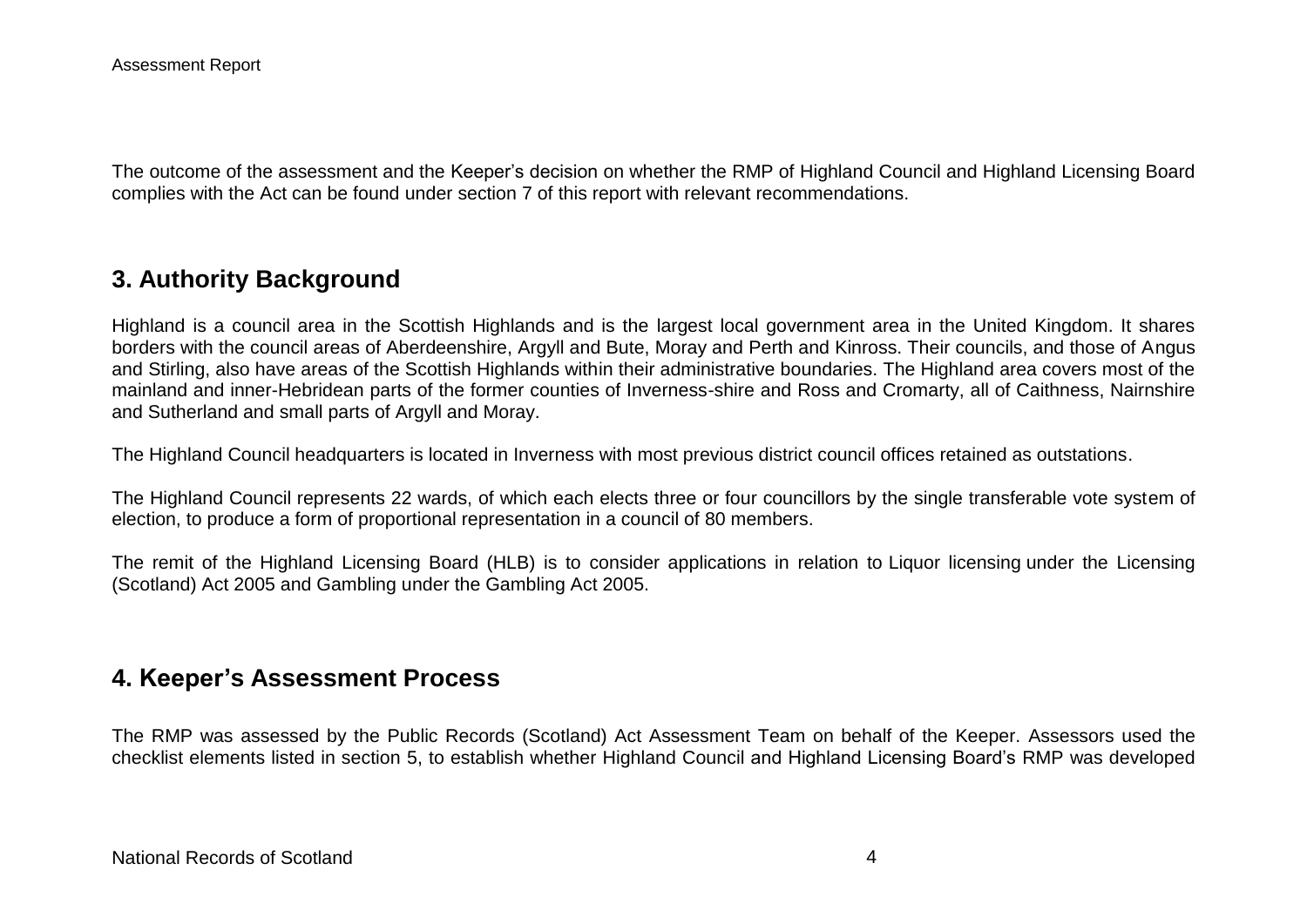with proper regard to the elements of the Model Plan and is compliant with the Act. The assessment also considered whether there was sufficient supporting evidence of such compliance.

### **Key:**

| The Keeper agrees this<br>element of an<br>authority's plan. | The Keeper agrees this<br>element of an authority's<br>plan as an 'improvement<br>model'. This means that<br>he is convinced of the<br>authority's commitment to |  | There is a serious<br>gap in provision<br>for this element<br>with no clear<br>explanation of how<br>this will be |
|--------------------------------------------------------------|------------------------------------------------------------------------------------------------------------------------------------------------------------------|--|-------------------------------------------------------------------------------------------------------------------|
|                                                              | closing a gap in<br>provision. He will request                                                                                                                   |  | addressed. The<br>Keeper may                                                                                      |
|                                                              | that he is updated as<br>work on this element<br>progresses.                                                                                                     |  | choose to return<br>the RMP on this<br>basis.                                                                     |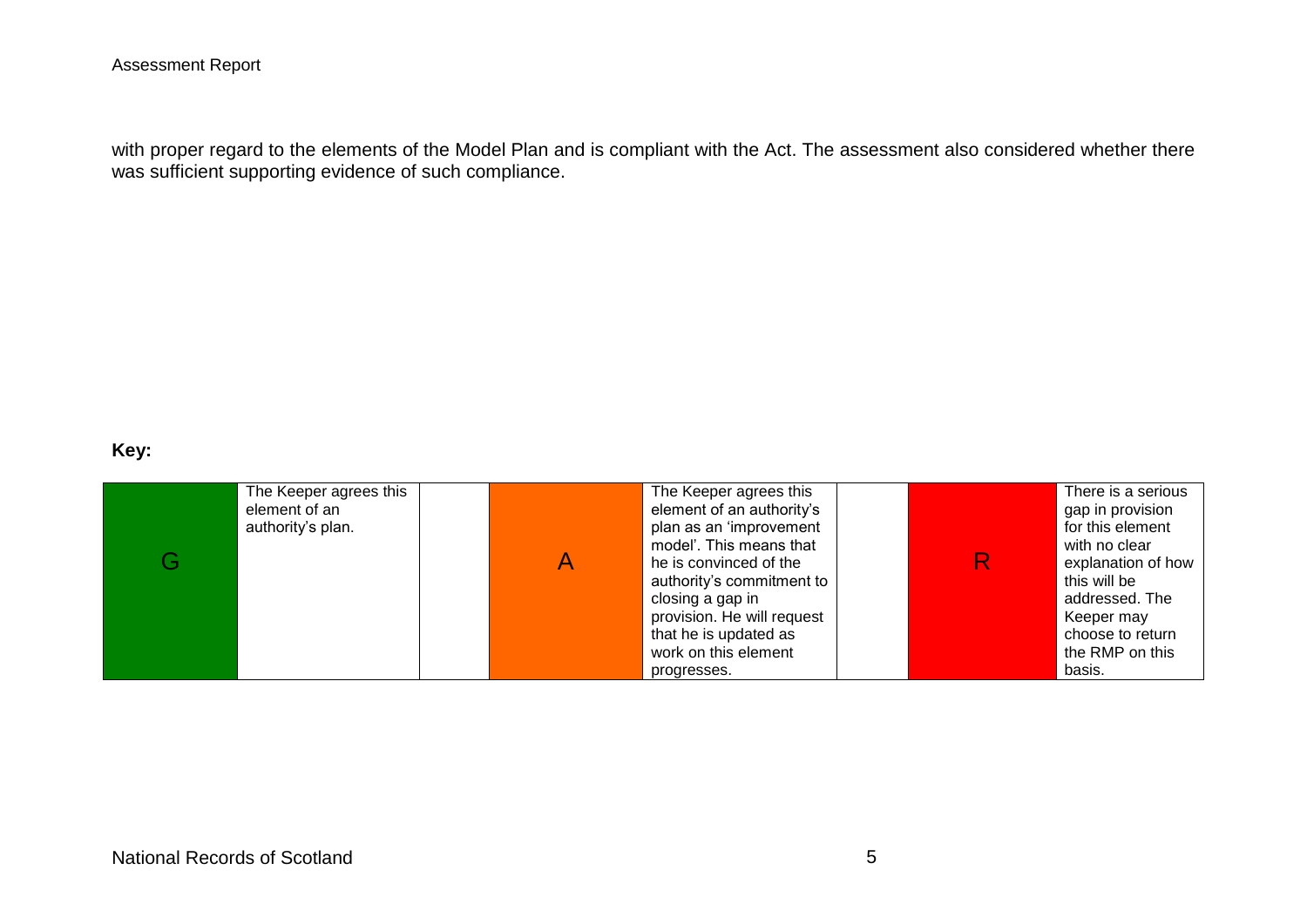## **5. Model Plan Elements: Checklist**

| <b>Element</b>                                 | <b>Present</b> | <b>Evidence</b> | <b>Notes</b>                                                                                                                                                                                                                                                                                                                                                                                                                                                                                                                                                                                                                                                                                                                                                                                                                                                                                                                                              |
|------------------------------------------------|----------------|-----------------|-----------------------------------------------------------------------------------------------------------------------------------------------------------------------------------------------------------------------------------------------------------------------------------------------------------------------------------------------------------------------------------------------------------------------------------------------------------------------------------------------------------------------------------------------------------------------------------------------------------------------------------------------------------------------------------------------------------------------------------------------------------------------------------------------------------------------------------------------------------------------------------------------------------------------------------------------------------|
| 1. Senior<br>Officer<br>Compulsory<br>element  | G              | G               | The Records Management Plan (RMP) names Michelle Morris, the Council's Depute<br>Chief Executive, as the person with senior management responsibility. This is<br>confirmed by a signed letter from Ms Morris (Appendix 01) showing that she accepts<br>this responsibility. Ms Morris is supported in this responsibility by the Information<br>Management Governance Board (IMGB), which is made up of senior<br>representatives from across the Council. The Board is chaired by the Head of Digital<br>Transformation who reports directly to Ms Morris.<br>The individual identified as having senior management responsibility for the<br>Licensing Board is Alaisdair Mackenzie, Clerk to Highland Licensing Board. This is<br>confirmed by a letter from Mr Mackenzie (Appendix 02).<br>Also submitted as evidence is a paper that was presented to the Executive<br>Leadership Team (ELT) on 24 August 2015 (Appendix 03) which recommended that |
|                                                |                |                 | the ELT approved the RMP for submission.<br>The Keeper agrees that appropriate individuals have been identified to take senior<br>responsibility for records management within the Council and Licensing Board.                                                                                                                                                                                                                                                                                                                                                                                                                                                                                                                                                                                                                                                                                                                                           |
| 2. Records<br>Manager<br>Compulsory<br>element | G              | G               | The RMP identifies Trevor Nicol as the records manager for the Council and the<br>Licensing Board. The RMP states that the Council formed High Life Highland (HLH),<br>an arms-length organisation, to carry out its culture and leisure functions. The<br>strategic element of records management remains with the Council but the<br>operational aspect has been transferred to HLH. The relationship between the<br>Council and HLH is governed by a Service Delivery Contract (appendix 04) and the<br>aims and delivery priorities are set out at page 45 of the Contract.                                                                                                                                                                                                                                                                                                                                                                           |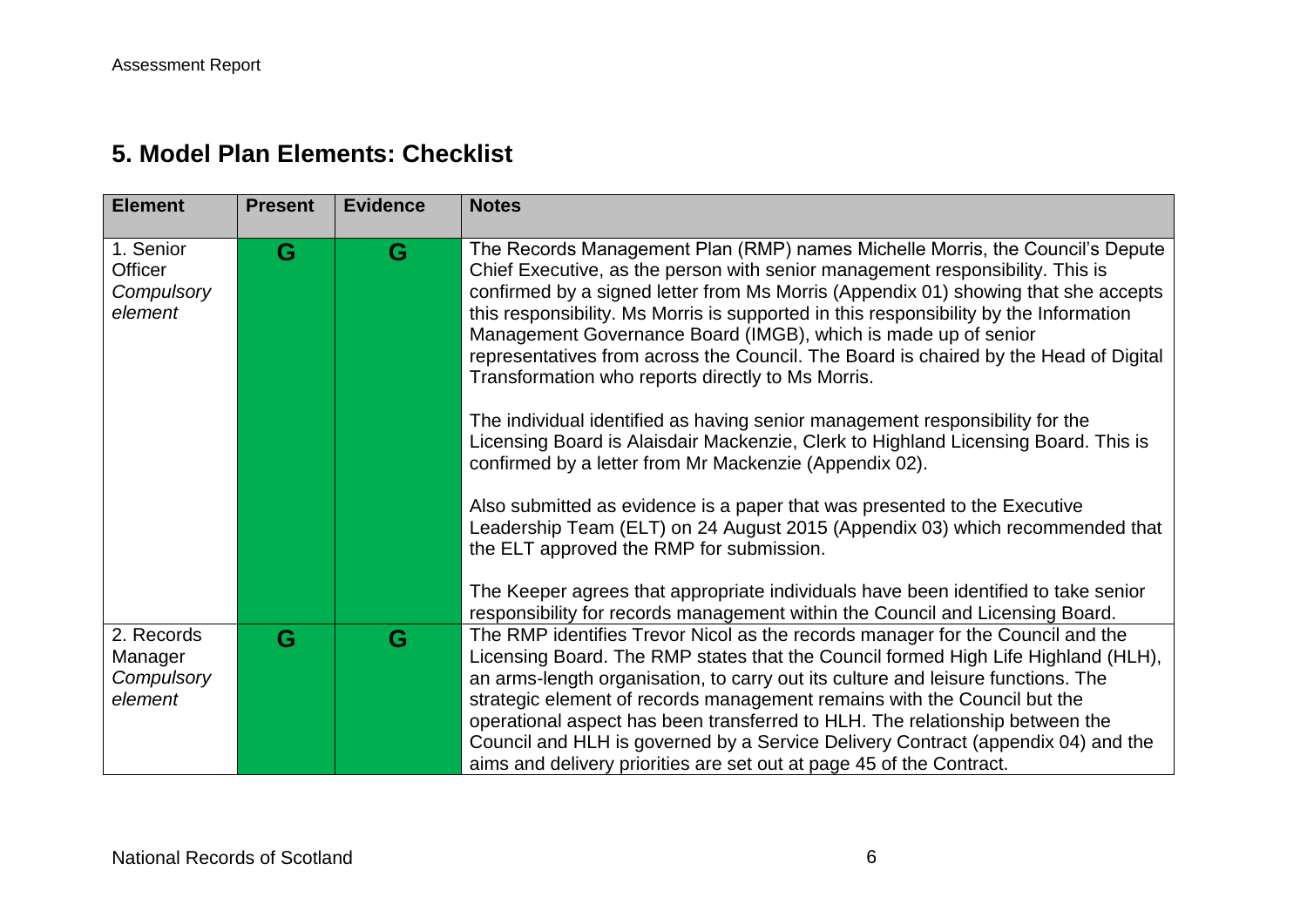$\Gamma$ 

|                                    |   |   | The specific records management arrangements between the Council and HLH are<br>described in the Service Delivery Schedule (appendix 05). This includes the<br>storage, retrieval and transfer of records. It also lays out the legislative framework,<br>standards and codes of practice to which the records management provisions<br>operate. It also states that the Records Manager reports to the Highland Archivist. A<br>series of performance indicators are included as an appendix to the document.<br>Also submitted as evidence is the records manager's Job Description and Person<br>Specification (Appendix 06). This clearly shows that Mr Nicol has operational<br>responsibility for records management and was also responsible for creating this<br>RMP.<br>The Job Description and Person Specification for the Senior Information and<br>Security Officer (SISO) (Appendix 07) has also been submitted. |
|------------------------------------|---|---|--------------------------------------------------------------------------------------------------------------------------------------------------------------------------------------------------------------------------------------------------------------------------------------------------------------------------------------------------------------------------------------------------------------------------------------------------------------------------------------------------------------------------------------------------------------------------------------------------------------------------------------------------------------------------------------------------------------------------------------------------------------------------------------------------------------------------------------------------------------------------------------------------------------------------------|
|                                    |   |   | The Keeper can agree that an appropriate individual has been identified to take day-<br>to-day responsibility for records management.                                                                                                                                                                                                                                                                                                                                                                                                                                                                                                                                                                                                                                                                                                                                                                                          |
| 3. Policy<br>Compulsory<br>element | G | G | The Council's overarching approach to information and records management is set<br>out in their Information Management Strategy 2013-2017 (Appendix 08). This was<br>reviewed and approved by the Resources Committee in February 2015. The<br>document is owned by the Head of Digital Transformation, who chairs the IMGB.<br>This high-level document supports other key Council strategies and is in turn<br>supported by a suite of policies including the Information Management Policy,<br>Records Management Policy and Information Security Policy. The Strategy sets out<br>the structure of Information Management and priorities within the council. These<br>policies are available for staff to consult on the Council's intranet and also the<br>Council's external facing website. The Keeper commends this open approach.<br>The Information Management Policy (Appendix 09) sets out the framework for       |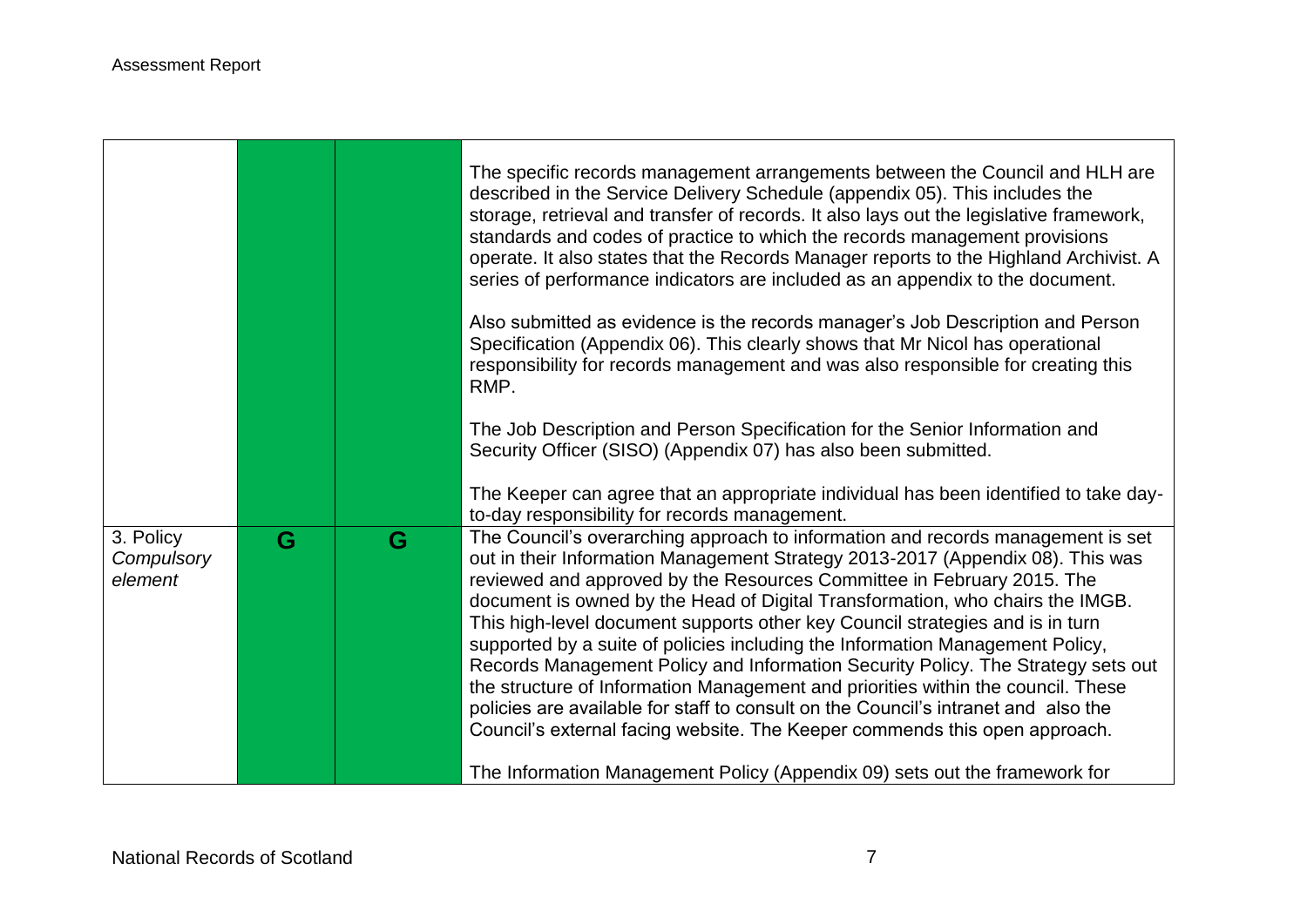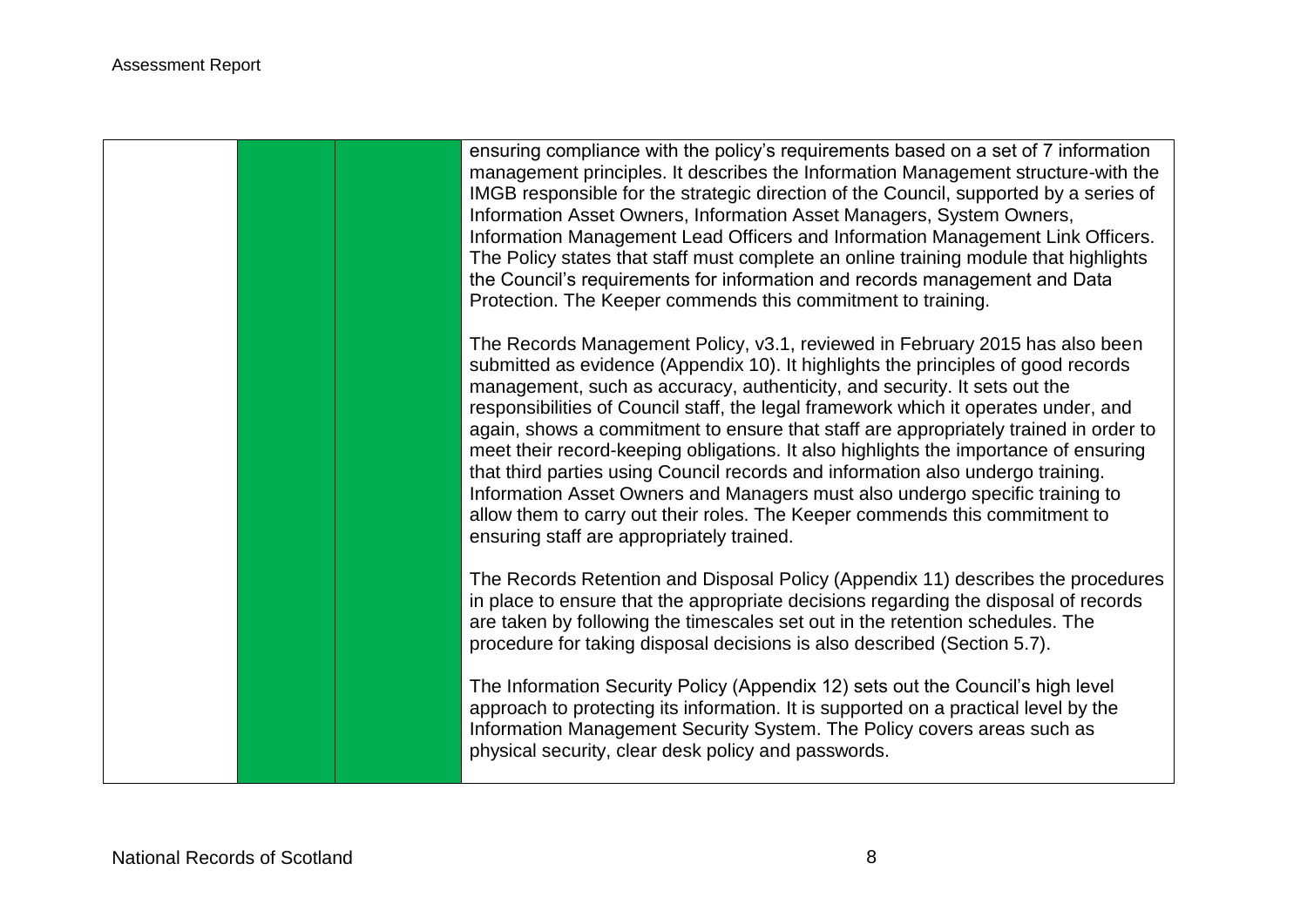|                               |   |   | The Data Protection Policy (Appendix 13) outlines the responsibilities for complying<br>with the Data Protection Act 1998, describes the 8 principles and again shows a<br>commitment to providing staff with training.                                                                                                                                                                     |
|-------------------------------|---|---|---------------------------------------------------------------------------------------------------------------------------------------------------------------------------------------------------------------------------------------------------------------------------------------------------------------------------------------------------------------------------------------------|
|                               |   |   | Also submitted as evidence is an extract from the meeting of the Resources<br>Committee on 25 February 2015 (Appendix 14) approving the Information<br>Management Strategy and the above associated policies.                                                                                                                                                                               |
|                               |   |   | Appendix 15 is a paper presented to the Council's Executive Leadership Team<br>showing how the IMGB is constituted and its Terms of Reference.                                                                                                                                                                                                                                              |
|                               |   |   | Also supplied is a screenshot of the mandatory online training course on Information<br>Management (Appendix 16).                                                                                                                                                                                                                                                                           |
|                               |   |   | The Council has also submitted a paper that was presented to the IMGB on 1 July<br>2015 on the progress made by the Managing Information Project (Appendix 17).<br>The paper shows some of the improvements in information management that have<br>taken place since the project started and also some of the tangible cost and space<br>savings from disposing of redundant paper records. |
|                               |   |   | The Keeper agrees that the Council has an operational records management policy<br>that sets out its corporate approach to records management and that staff have<br>access to the policy and to appropriate training.                                                                                                                                                                      |
| 4. Business<br>Classification | A | G | The Council has adopted and adapted the Scottish Council on Archives<br>Records Retention Schedules (SCARRS) in order to develop their Business<br>Classification Scheme (BCS) (Appendix 18). This BCS has been imposed onto<br>a new electronic store and will be used to provide a structure for previously<br>unstructured information held on shared drives. The Council intends to     |
|                               |   |   | migrate the vast majority of its unstructured information to this store over the<br>coming years. The Keeper requests that he is kept informed of progress with                                                                                                                                                                                                                             |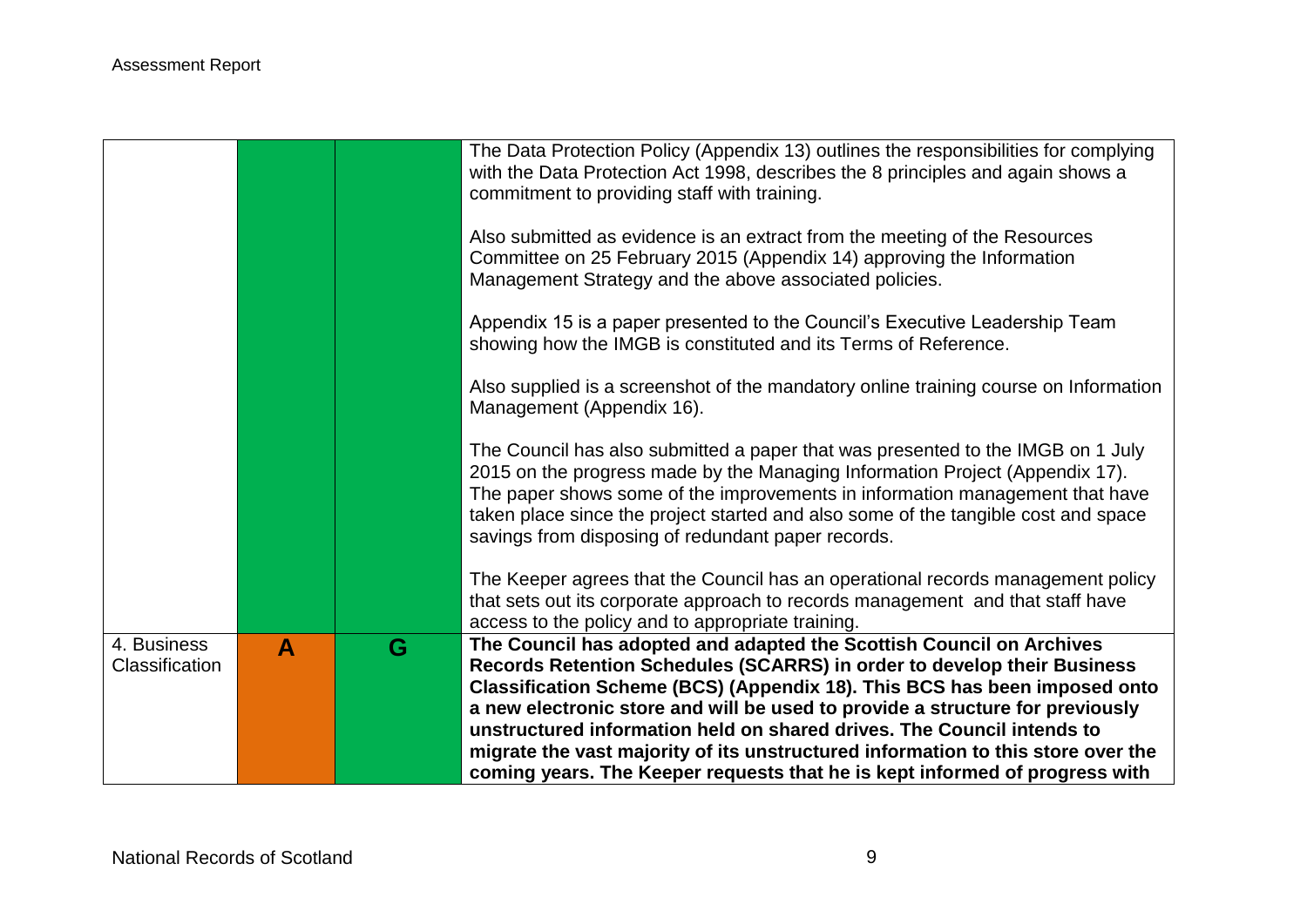|                          |   |   | this project.<br>The RMP also states that it currently uses SharePoint, albeit not as an<br>EDRMS. It is currently investigating add-ons from various suppliers in order to<br>add records management functionality to SharePoint. The Keeper requests<br>that he is kept informed of these investigations.<br>The Keeper can agree this element on an 'improvement model' basis. This<br>means that the Council has identified a gap in provision (a fully rolled-out<br>BCS) and has put measures in place to close this gap. This agreement is<br>conditional upon the Keeper being kept informed of progress.                                                                             |
|--------------------------|---|---|-----------------------------------------------------------------------------------------------------------------------------------------------------------------------------------------------------------------------------------------------------------------------------------------------------------------------------------------------------------------------------------------------------------------------------------------------------------------------------------------------------------------------------------------------------------------------------------------------------------------------------------------------------------------------------------------------|
| 5. Retention<br>schedule | G | G | The Council has adopted the SCARRS model as a basis for developing their<br>retention schedules, but tailoring them to reflect the requirements of the Council.<br>This is confirmed in the minutes of the meeting of the IMGB on 14 January 2014<br>(Appendix 21). Consultation took place with service areas in order to ensure the<br>retention schedules met their needs. The finalised retention schedules were then<br>approved at a subsequent meeting of the IMGB on 2 October 2014 (Appendix 22).<br>The Keeper commends this involvement of business areas as this will result in a<br>stronger business tool (retention schedules) and also encourages buy-in at a local<br>level. |
|                          |   |   | Appendix 20 is a folder containing the retention schedules for each business area.<br>The retention schedule for consumer affairs includes the licensing function of the<br>council and therefore the records created by the Licensing Board.                                                                                                                                                                                                                                                                                                                                                                                                                                                 |
|                          |   |   | The retention schedules are supported by the Records Retention and Disposal<br>Policy (Appendix 11) which provides a framework for the retention and disposal<br>process. It also highlights roles and responsibilities for carrying out record<br>appraisals and decision taking.                                                                                                                                                                                                                                                                                                                                                                                                            |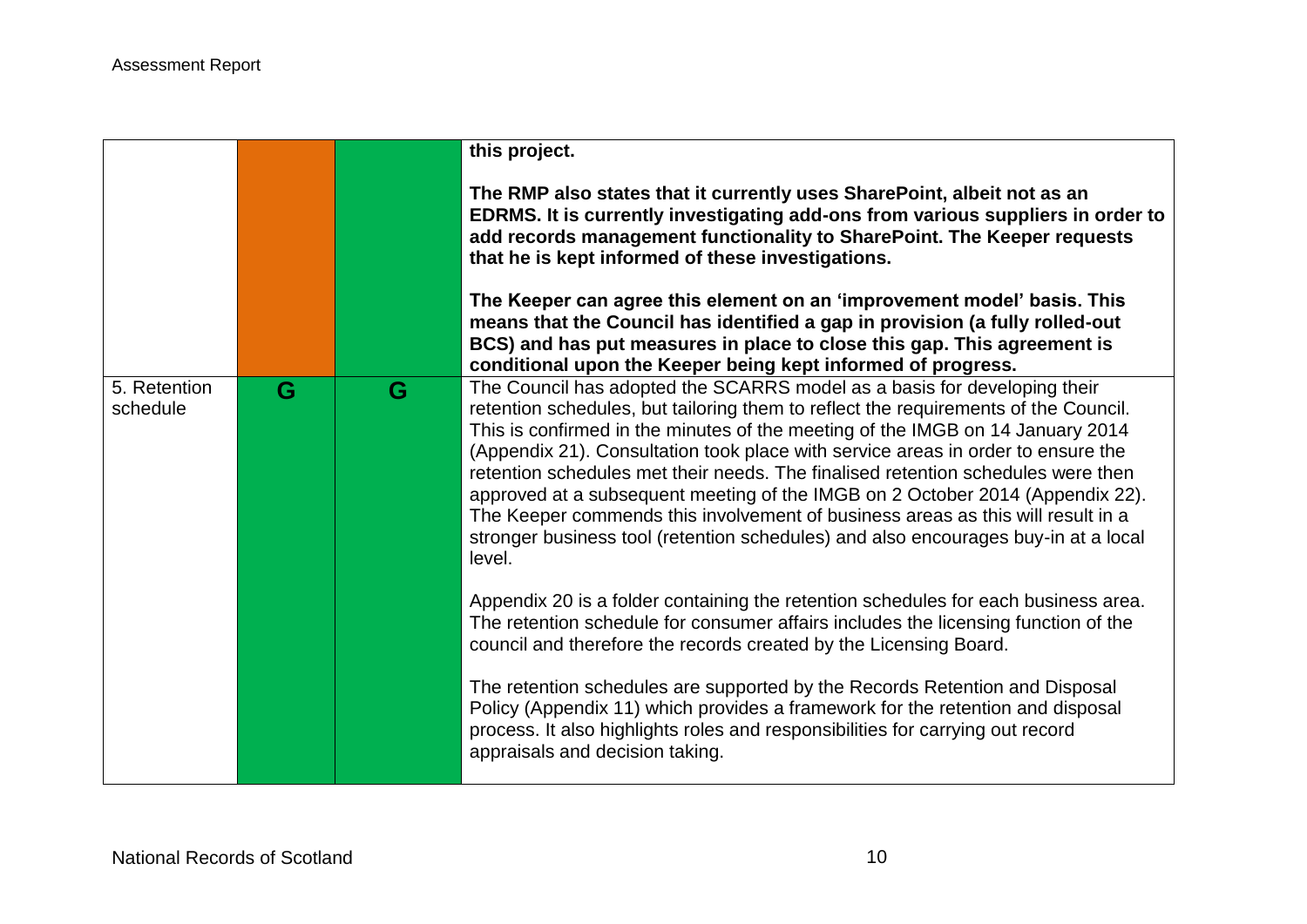|                                                         |   |   | The RMP also sets out the process for making changes to the retention schedules.<br>Appendix 23 contains a business case presented to the IMGB for altering the<br>retention schedule and also the minutes of the IMGB meeting (16 April 2015)<br>approving the proposed change. This shows that there are clear procedures in place<br>for keeping the retention periods up-to-date as and when there is a requirement to<br>change them.<br>The Keeper agrees that there are appropriate retention schedules in place and<br>welcomes the commitment to ensuring that they are kept up-to-date.                              |
|---------------------------------------------------------|---|---|--------------------------------------------------------------------------------------------------------------------------------------------------------------------------------------------------------------------------------------------------------------------------------------------------------------------------------------------------------------------------------------------------------------------------------------------------------------------------------------------------------------------------------------------------------------------------------------------------------------------------------|
| 6. Destruction<br>Arrangements<br>Compulsory<br>element | G | G | The destruction of records is governed by the Council's Records Retention and<br>Disposal Policy (Appendix 11) and the Records Management Policy (Appendix 10).<br>The RMP itself sets out the process for undertaking the destruction of records.<br>Checks must be made to ensure that records are not required to respond to an Fol<br>or Subject Access request or for any other legal purpose. This responsibility lies with<br>the Information Asset Owner (IAO).                                                                                                                                                        |
|                                                         |   |   | The Council maintains a disposal log which details the actions taken at the end of a<br>record's retention period. Disposal forms (a sample has been submitted as<br>Appendix 26) are generated, either by the Records Management Service or by<br>Local Records Officers, and sent to the relevant IAO for authority to either destroy,<br>archive or review a record. A sample destruction certificate has been submitted<br>(Appendix 25) to show that procedures are operational. Once the disposal action<br>has been authorised and actioned it is recorded on the disposal log, which is kept as<br>a permanent record. |
|                                                         |   |   | Paper<br>The secure destruction of paper records is governed by the Confidential Paper<br>Waste Procedure (Appendix 27) which was approved by the IMGB in December<br>2017 (Appendix 28). This guidance document is available to staff on the Intranet.                                                                                                                                                                                                                                                                                                                                                                        |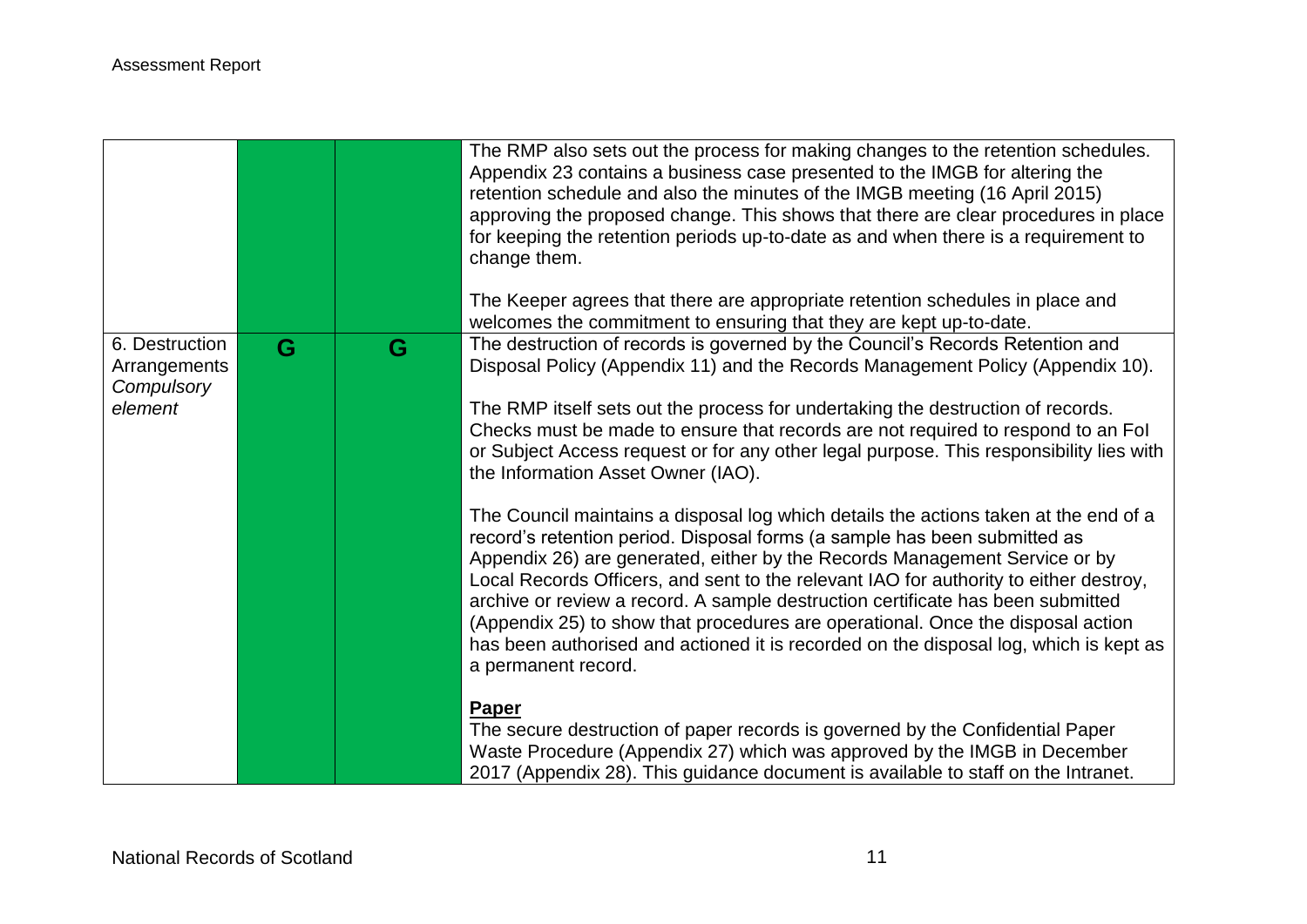It states that secure bins are in placed in Council premises and these are emptied by facilities staff and stored securely until uplifted and destroyed by the contractor, Northern Recycling Solutions Ltd. The Framework Agreement governing this arrangement has been submitted as Appendix 29.

#### **Electronic**

At present electronic records held on shared drives are deleted manually in accordance with the retention schedules and the appropriate procedures. This method of destruction also applies to emails of a corporate nature. The RMP states that the move to a SharePoint EDRMS will automate the process to some degree.

### **Hardware**

The Council employs a contractor, Fujitsu Ltd, to provide its ICT services and hardware. Built into the contract is the requirement for the contractor to securely dispose of or redeploy obsolete hardware. Hardware is wiped by the contractor to HMG Infosec5 standards. This arrangement is set out in the Asset Disposal Work Instruction (Appendix 30). A sample list of servers (Appendix 31) which have been destroyed and a destruction certificate (Appendix 32) have been supplied as evidence that the procedures are operational.

### **Back-ups**

The Council has submitted evidence (evidence document 33 - SD27 Backup Services) from its supplier of ICT services which details the back-up schedules for the business systems used by the Council. Evidence document 34 is an email from the ICT suppliers confirms that back-up tapes are overwritten as per the schedules outlined in evidence 33.

The Keeper agrees that the Council has appropriate processes in place to ensure that records are securely destroyed.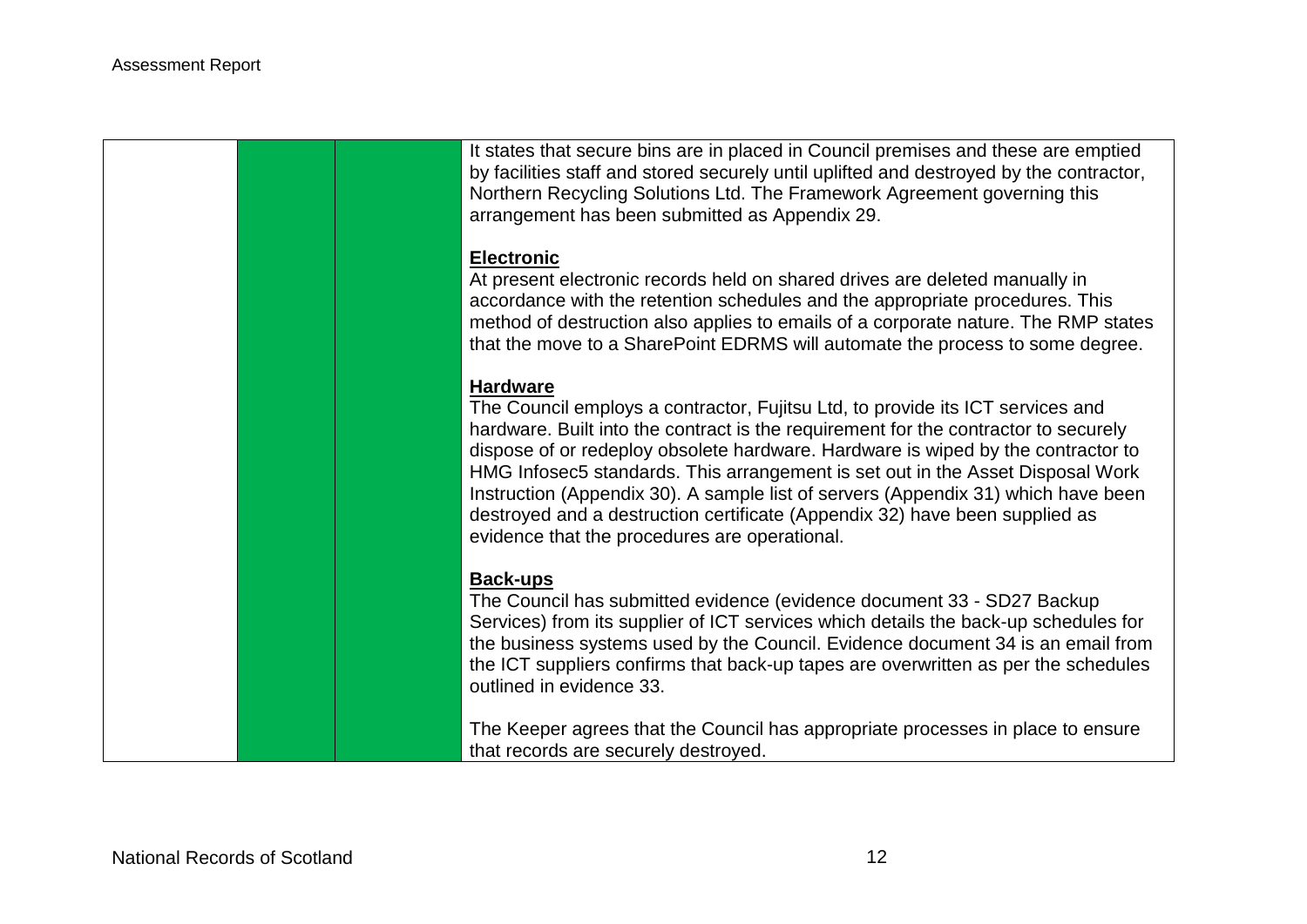| 7. Archiving<br>and Transfer | G | G | Highland Council has its own archive service which is managed by HLH. Highland<br>Archive Centre, based in Inverness, is the main administrative centre with localised                                                                                                                                                                                                                                                                                                                                                                                                        |
|------------------------------|---|---|-------------------------------------------------------------------------------------------------------------------------------------------------------------------------------------------------------------------------------------------------------------------------------------------------------------------------------------------------------------------------------------------------------------------------------------------------------------------------------------------------------------------------------------------------------------------------------|
| Compulsory<br>element        |   |   | archive services in Wick, Fort William and Portree. This arrangement is covered by<br>the service delivery contract (Appendix 4).                                                                                                                                                                                                                                                                                                                                                                                                                                             |
|                              |   |   | The Council has created a series of 'Gatekeepers' to act as local points of contact<br>for records management and archive transfers and to answer queries from staff.<br>These will have deputies in order to cover for absence. They will receive training<br>from the Records Management Service and their duties have been set out in<br>Appendix 35. The Keeper commends the use of local representatives in order to<br>provide a consistent service across the Council.                                                                                                 |
|                              |   |   | Gatekeepers are supported by a series of Local Records Officers (LROs). Each<br>service must designate an individual who is responsible for retrieving and<br>transferring records. A list of LROs is maintained by the Records Management<br>System so that permissions for accessing the Records Management Portal can be<br>managed. Their duties are described in Appendix 36.                                                                                                                                                                                            |
|                              |   |   | The management of the Council's archival collections is governed at a high level by<br>a Collections Agreement (Appendix 37, version 7).                                                                                                                                                                                                                                                                                                                                                                                                                                      |
|                              |   |   | The Council has submitted its Archive Collecting and Appraisal Policy (Appendix<br>38). This sets out the criteria upon which it collects records of historical interest,<br>either from the Council or from other bodies. A sample transfer list has also been<br>submitted as Appendix 39, which can be used to show the type of records to be<br>transferred to the Archive Service. An Archive Deposit Agreement Form is<br>completed by Archive Service staff when records are deposited for permanent<br>preservation. A sample form has been submitted as Appendix 40. |
|                              |   |   | The Keeper agrees that procedures are in place to allow the transfer of records                                                                                                                                                                                                                                                                                                                                                                                                                                                                                               |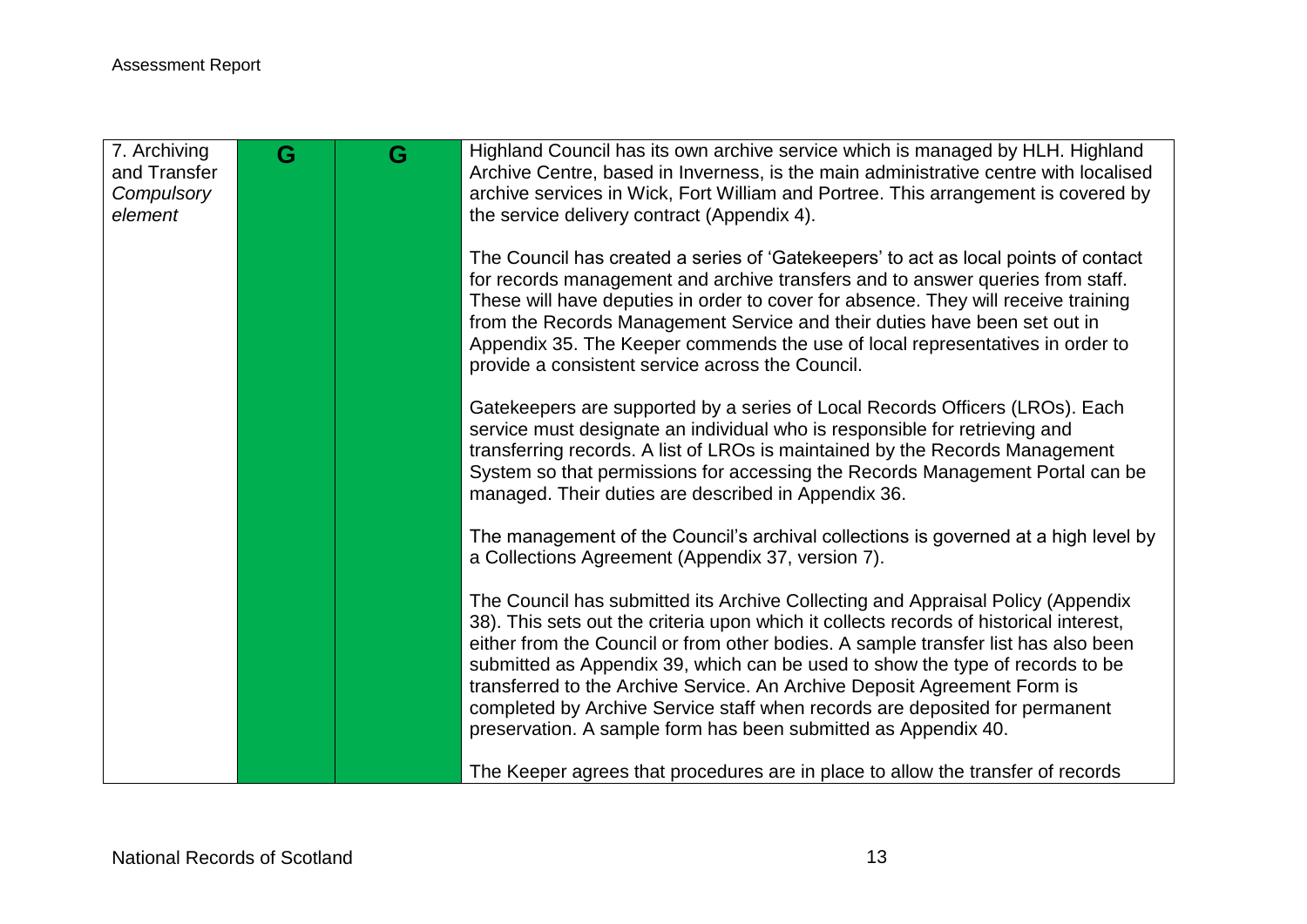|                |   |   | selected for permanent preservation to an appropriate archive.                                                     |
|----------------|---|---|--------------------------------------------------------------------------------------------------------------------|
| 8. Information | G | G | The Council has submitted its Information Security Policy (Appendix 12). It was                                    |
| Security       |   |   | updated and approved in February 2015. Appendix 14, which consists of extracts of                                  |
| Compulsory     |   |   | minutes from the Resources Committee, shows that the Policy has been approved.                                     |
| element        |   |   | The Policy outlines the Council's commitment to information security and contains                                  |
|                |   |   | statements on its approach to physical security, passwords, removable media and                                    |
|                |   |   | data sharing amongst others. The Policy is available to staff on the Intranet. The                                 |
|                |   |   | Policy is supported by an ICT Acceptable Use Policy and an ICT Security Policy for<br>Mobile and Flexible Working. |
|                |   |   | The Council has adopted an Information Security Management System based on                                         |
|                |   |   | ISOs 27001 and 27002. This approach is intended to set out how the policies                                        |
|                |   |   | around information security should be implemented in order to manage potential                                     |
|                |   |   | information security risks. Appendix 41 sets out in full what kind of information                                  |
|                |   |   | security framework the Council is aiming to implement and how it intends to                                        |
|                |   |   | measure compliance. The Keeper commends the adoption of international                                              |
|                |   |   | standards as a way of improving the management of information security risks.                                      |
|                |   |   | Also submitted as evidence is the Council's ICT Acceptable Use Policy (appendix                                    |
|                |   |   | 42). This sets out the guidelines that all staff are obliged to abide by when using ICT<br>equipment.              |
|                |   |   |                                                                                                                    |
|                |   |   | Paper records stored in the Council's Records Centre can only be accessed by                                       |
|                |   |   | Records Management staff using a secure key fob system. Records stored in other                                    |
|                |   |   | sites are kept in locked areas with access restricted to Records Management staff                                  |
|                |   |   | and Gatekeepers.                                                                                                   |
|                |   |   | The RMP states that access to electronic records stored on shared drives,                                          |
|                |   |   | SharePoint and bespoke systems is controlled by password.                                                          |
|                |   |   |                                                                                                                    |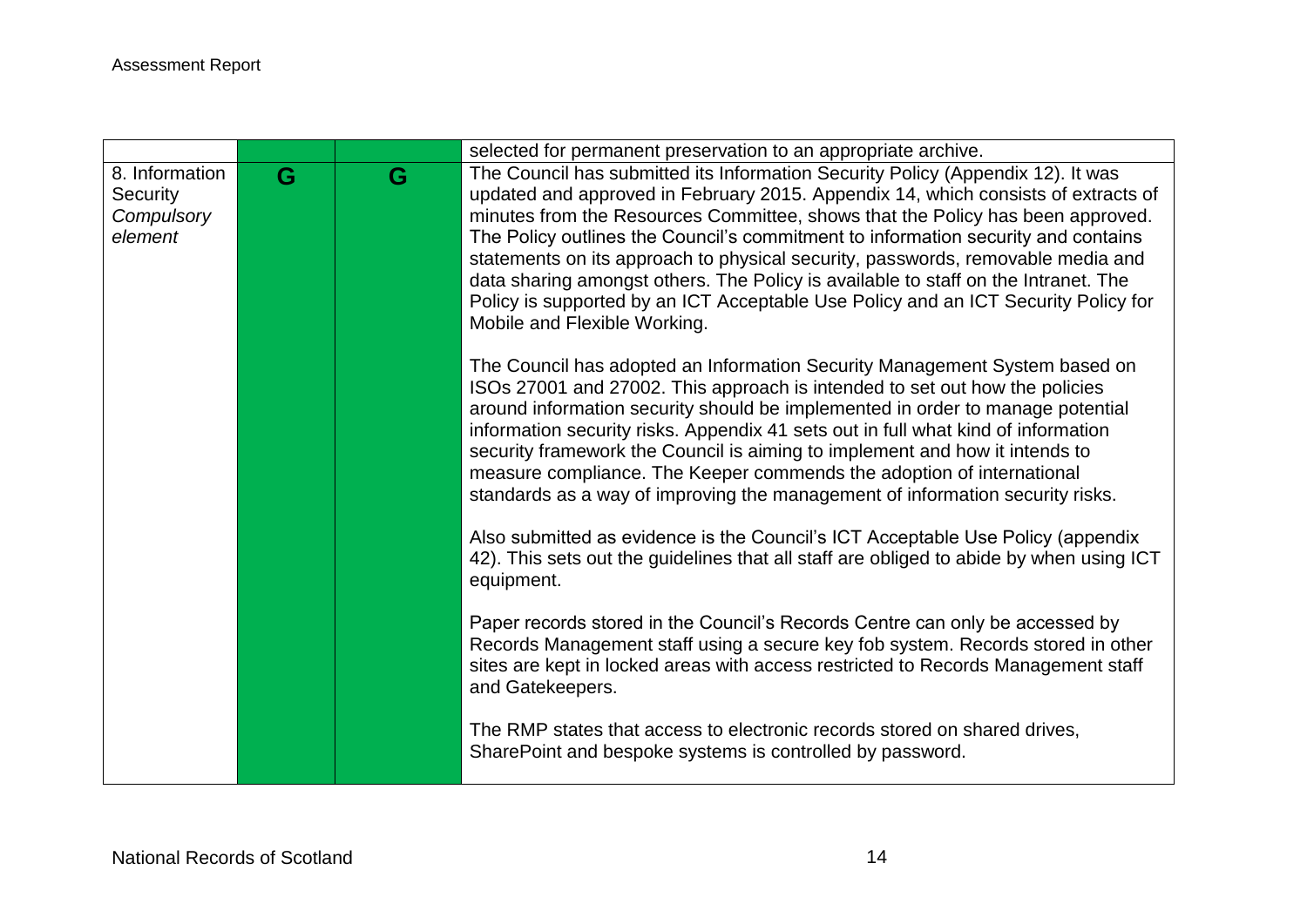|                       |   |   | The Keeper agrees that robust procedures are in place to ensure that information<br>created and maintained by the Council is held securely.                                                                                                                                                                                                                                                                                                                                   |
|-----------------------|---|---|-------------------------------------------------------------------------------------------------------------------------------------------------------------------------------------------------------------------------------------------------------------------------------------------------------------------------------------------------------------------------------------------------------------------------------------------------------------------------------|
| 9. Data<br>Protection | G | G | Both Highland Council (Z5442561) and Highland Licensing Board (ZA069120) are<br>registered as Data Controllers with the Information Commissioner's Office.                                                                                                                                                                                                                                                                                                                    |
|                       |   |   | Submitted as evidence is the Data Protection Policy (Appendix 13) which sets out<br>the Council's commitment to complying with the provisions of the Data Protection<br>Act 1998. It was reviewed and approved in February 2015. It describes the scope of<br>the policy (it applies to third parties), outlines the responsibilities for adhering to the<br>Policy and the approach taken with regards to Data Sharing. The Policy is available<br>to staff on the Intranet. |
|                       |   |   | All staff are required to complete an online training module in Information<br>Management. This training includes Data Protection. Third parties who use Council<br>information are also required to undertake this training. The Keeper commends this<br>commitment to training.                                                                                                                                                                                             |
|                       |   |   | Also submitted is an information leaflet entitled 'Requesting Information About<br>Yourself' (Appendix 43). This outlines people's rights about the information held<br>about them by the Council and how they can access it. This leaflet is available on<br>the Council's website and in Council offices and enables people to submit Subject<br>Access Requests.                                                                                                           |
|                       |   |   | Appendix 44 shows that the Council is currently implementing a Security<br>Classification Scheme which will allow staff to easier identify the sensitivity of<br>information they are dealing with. This is tied in with the adoption of the Public<br>Services Network (PSN).                                                                                                                                                                                                |
|                       |   |   | Data Protection is also included in the ICT Acceptable Use Policy (Appendix 42).                                                                                                                                                                                                                                                                                                                                                                                              |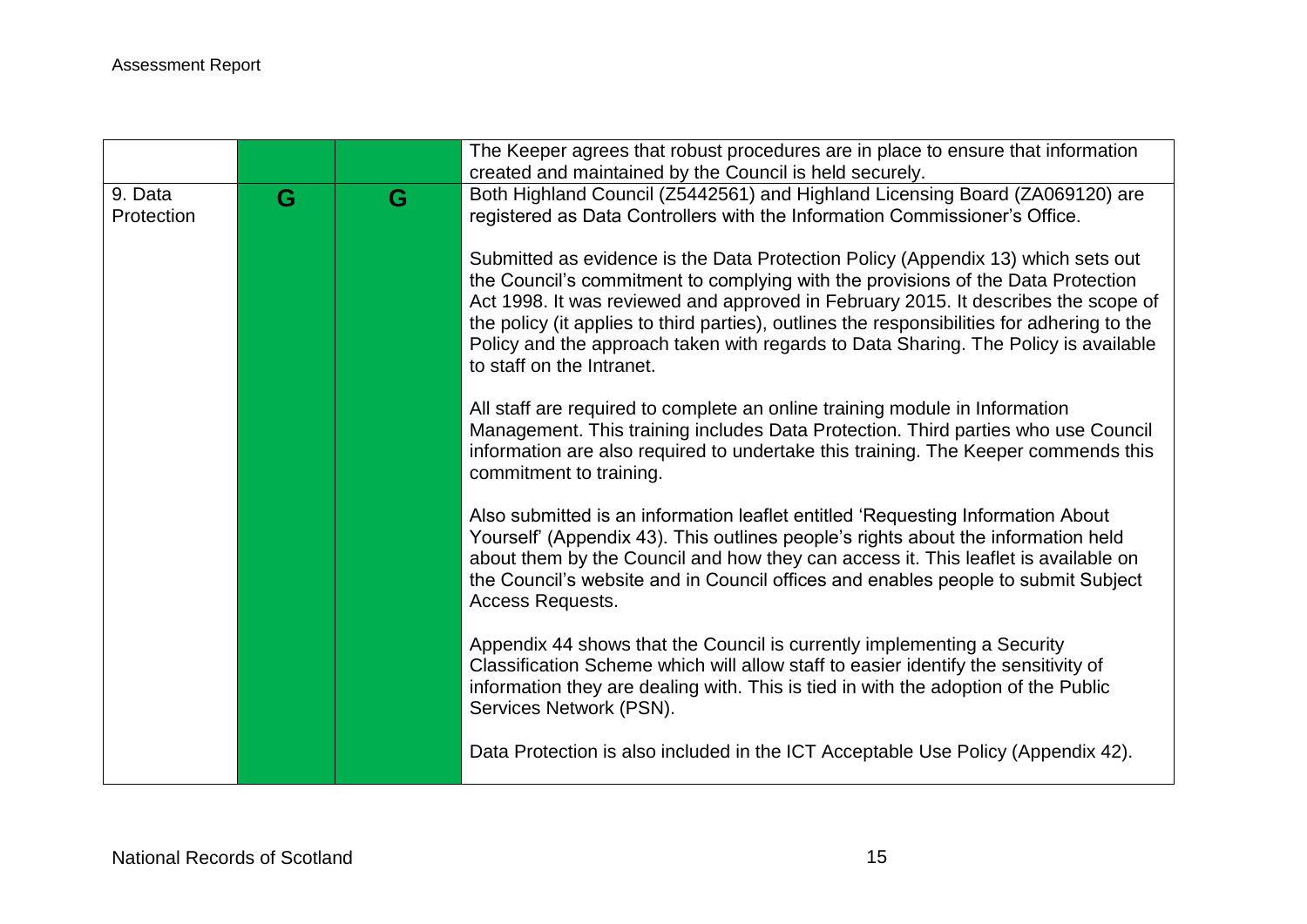|                                                    |   |   | The Keeper agrees that the Council is aware of its responsibilities under the Data<br>Protection Act 1998 and has procedures in place to protect the personal and<br>sensitive information it holds.                                                                                                                                                                                                                                                                                                                                                                                                                                                                                                                                                                                                                                                                                                                                                          |
|----------------------------------------------------|---|---|---------------------------------------------------------------------------------------------------------------------------------------------------------------------------------------------------------------------------------------------------------------------------------------------------------------------------------------------------------------------------------------------------------------------------------------------------------------------------------------------------------------------------------------------------------------------------------------------------------------------------------------------------------------------------------------------------------------------------------------------------------------------------------------------------------------------------------------------------------------------------------------------------------------------------------------------------------------|
| 10. Business<br>Continuity<br>and Vital<br>Records | A | G | The Council has submitted its general Business Continuity Plan (BCP) (Appendix<br>45). This is intended to provide a high level framework into which the individual<br>Services would feed their own area specific BCPs. It outlines the roles and<br>responsibilities for relevant staff when responding to an interruption of normal<br>business and also identifies the critical business areas which would have a<br>significant impact if they were interrupted for any length of time. The BCP indicates<br>that Service BCPs should be tested at least every 12 months. Appendix 46, extracts<br>of minutes from a meeting of the Executive Leadership Team dated 19 January<br>2015, shows that the BCP has been approved.<br>The RMP states that ICT Services will develop their own BCP and will provide ICT<br>advice to other Services in relation to their BCPs. This advice will include electronic<br>records and the potential for data loss. |
|                                                    |   |   | Highland Archive Service has developed a Disaster Plan Guidance document<br>(Appendix 47) which covers the procedures to be followed in the event of a disaster<br>affecting paper records in any of the Council's sites.                                                                                                                                                                                                                                                                                                                                                                                                                                                                                                                                                                                                                                                                                                                                     |
|                                                    |   |   | The Council is currently in the process of identifying its vital records using its<br>Information Asset Register (Appendix 48). This will be done by using a RAG<br>status system to identify records which, if lost, would have a significant<br>impact on the business of the Council. Once these vital records have been<br>identified they will be added as a separate column in the Retention Schedules.<br>The Keeper requests that he is supplied with updated copies of the retention<br>schedules to show that appropriate consideration has been given to vital<br>records.                                                                                                                                                                                                                                                                                                                                                                         |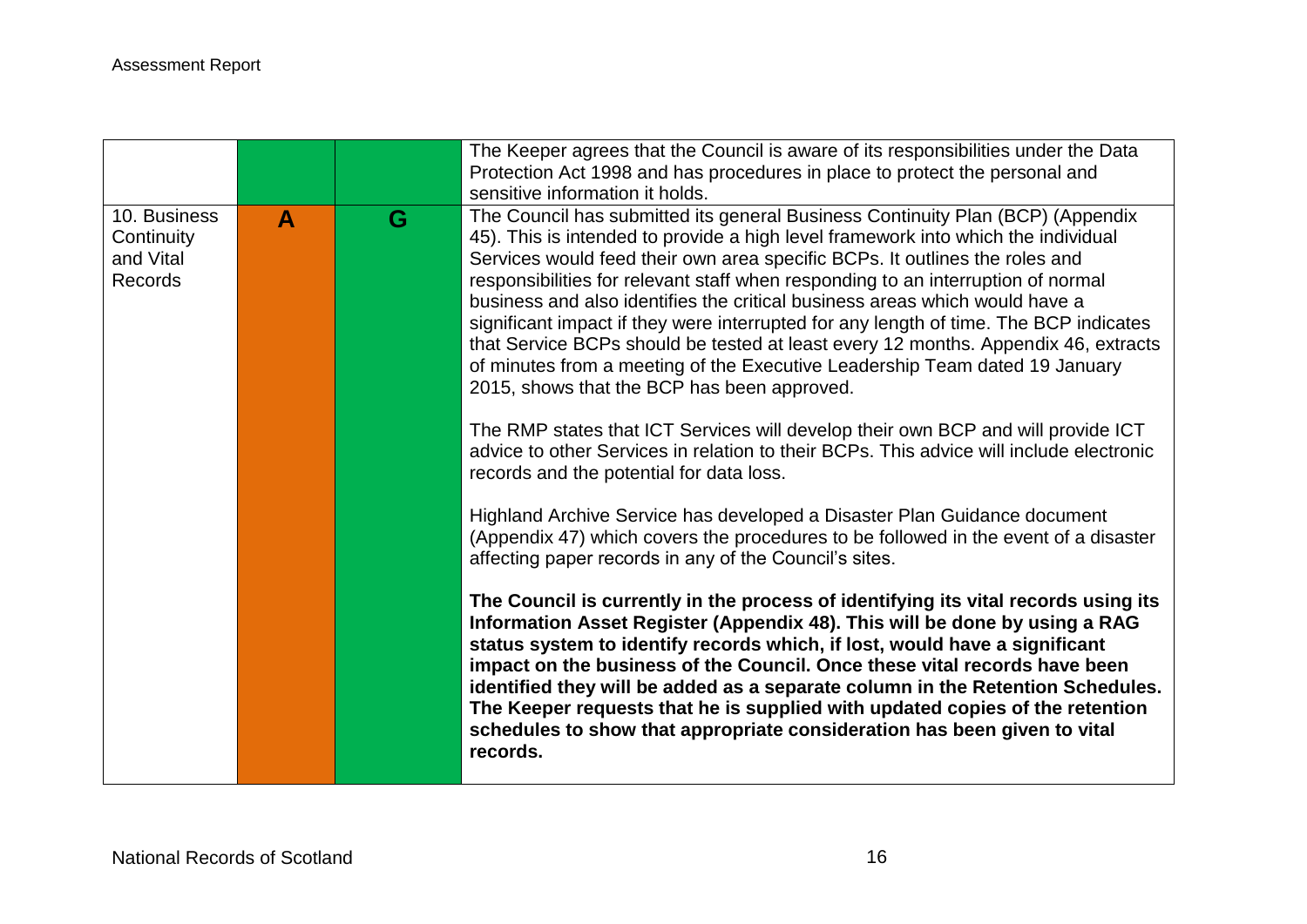|                 |              |   | The Keeper can agree this element on an 'improvement model' basis. This                                                                                                                                                                                                                                                                                                                                                                                                                                                                                                                                                                                                                                                            |
|-----------------|--------------|---|------------------------------------------------------------------------------------------------------------------------------------------------------------------------------------------------------------------------------------------------------------------------------------------------------------------------------------------------------------------------------------------------------------------------------------------------------------------------------------------------------------------------------------------------------------------------------------------------------------------------------------------------------------------------------------------------------------------------------------|
|                 |              |   | means that the Council has identified a gap in provision (identification of vital<br>records) and has shown a commitment to closing this gap. This agreement is                                                                                                                                                                                                                                                                                                                                                                                                                                                                                                                                                                    |
|                 |              |   | dependent upon the Keeper being updated as work on closing the gap                                                                                                                                                                                                                                                                                                                                                                                                                                                                                                                                                                                                                                                                 |
|                 |              |   | progresses.                                                                                                                                                                                                                                                                                                                                                                                                                                                                                                                                                                                                                                                                                                                        |
| 11. Audit trail |              | G | The Council has outlined its procedures for tracking records.                                                                                                                                                                                                                                                                                                                                                                                                                                                                                                                                                                                                                                                                      |
|                 | $\mathbf{A}$ |   |                                                                                                                                                                                                                                                                                                                                                                                                                                                                                                                                                                                                                                                                                                                                    |
|                 |              |   | Paper records held in the central records store are requested by using the Records<br>Management Portal. Services, through their Local Records Officers, can use the<br>Portal to request records from the records store. A screenshot of a retrieval request<br>on the Portal has been submitted as evidence (Appendix 49). The duties of Local<br>Records Officers are described in Appendix 34. Once a record has been requested<br>a return date will be allocated to the request and once the date is reached the<br>record can either be returned or the loan extended. A system of paper slips further<br>tracks the movement of records. A scanned copy of the retrieval request slips has<br>been supplied (Appendix 50). |
|                 |              |   | The movement of paper records still in the custody of services is monitored using<br>retrieval logs which track the retrieval and return of records. A sample of the Service<br>retrieval log has been submitted (Appendix 51).                                                                                                                                                                                                                                                                                                                                                                                                                                                                                                    |
|                 |              |   | The Council uses a number of bespoke electronic systems which have<br>varying records management functionality. It is thought that the use of an<br>add-on to SharePoint will improve provision in this area. The Keeper requests<br>that he is kept informed of the results of the Proof of Concept that the Council<br>is undertaking.                                                                                                                                                                                                                                                                                                                                                                                           |
|                 |              |   | The Council is currently in the process of migrating much of its structured and<br>unstructured electronic information into a new electronic store in its shared drives<br>based on the structure of the BCS. This store will be controlled by the Records                                                                                                                                                                                                                                                                                                                                                                                                                                                                         |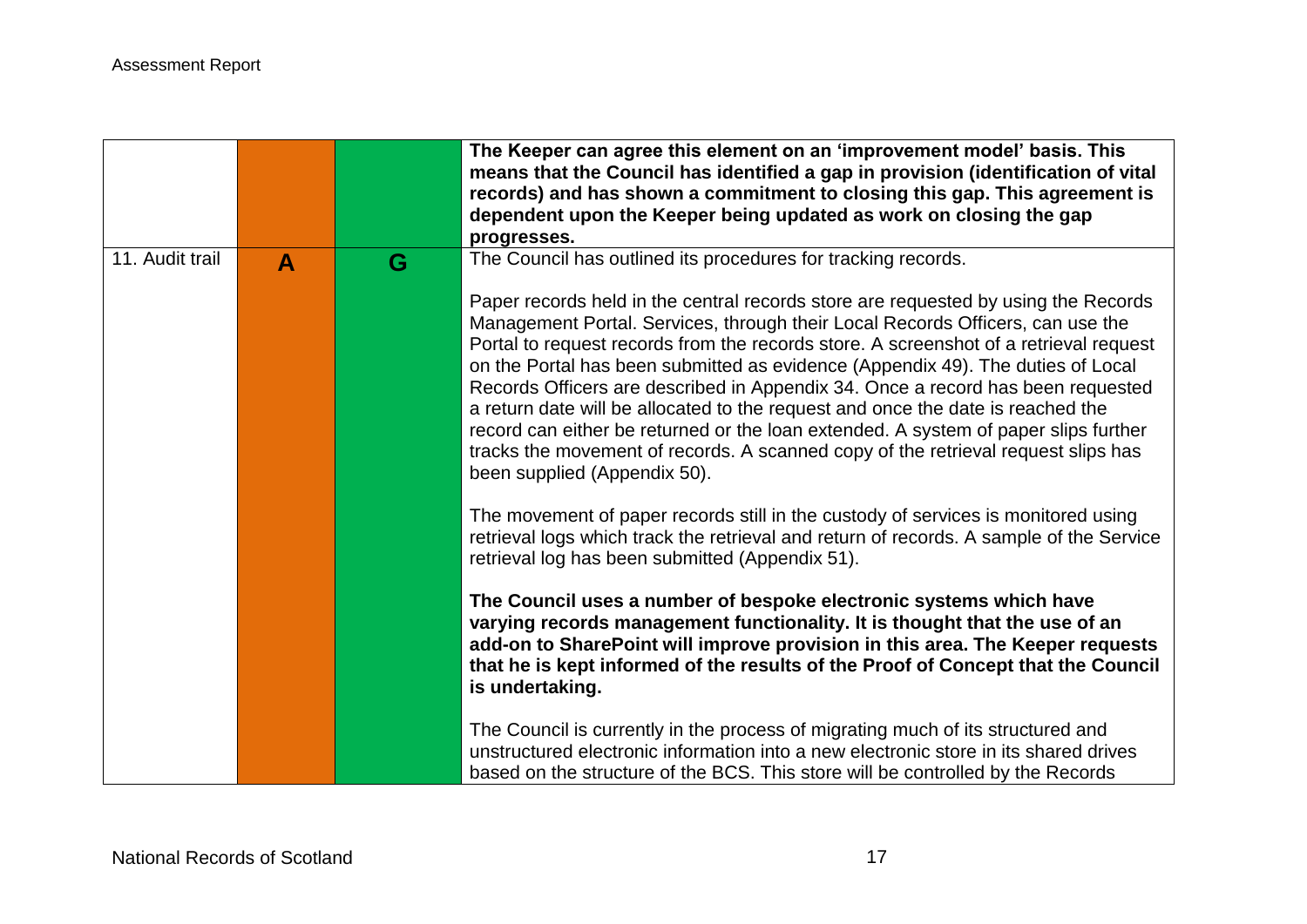|                                                                      |   |   | Management Service ensuring that audit trail functionality is applied.                                                                                                                                                                                                                                                                                                                                  |
|----------------------------------------------------------------------|---|---|---------------------------------------------------------------------------------------------------------------------------------------------------------------------------------------------------------------------------------------------------------------------------------------------------------------------------------------------------------------------------------------------------------|
|                                                                      |   |   | Guidance on naming conventions is available to staff on the intranet to allow them to<br>name documents consistently. This also contains a brief section on version control.<br>This has been submitted as Appendix 52.                                                                                                                                                                                 |
|                                                                      |   |   | The Council's Internal Audit Team carries out audits of different aspects of its<br>records management service on an annual basis. The Terms of Reference for the<br>auditing of the Highland Archive Centre have been submitted (Appendix 53). The<br>Keeper commends the use of internal auditors as a method of monitoring levels of<br>provision within an authority.                               |
|                                                                      |   |   | The Keeper can agree this element on an 'improvement model' basis. This<br>means that the authority has identified a gap in provision (audit trail<br>functionality in some electronic systems) and has identified a potential<br>solution. As part of this agreement, the Keeper requests that he is kept<br>informed of progress in closing this gap in provision.                                    |
| 12.<br>Competency<br>Framework<br>for records<br>management<br>staff | G | G | The job descriptions and person specifications for the Records Manager, Highland<br>Archivist, Senior Archivist, Archivists (includes the area archivists based in Wick,<br>Fort William and Portree), and assistant archivists (Appendices 6 and 54-57). These<br>all show a requirement for professional qualifications and, when necessary, to<br>provide records management guidance to colleagues. |
|                                                                      |   |   | All staff are required to complete information management training. Specific areas<br>for staff development are identified through the Council's annual appraisal system.<br>Examples of some of the documents used in this process are supplied as<br>Appendices 58 and 59.                                                                                                                            |
|                                                                      |   |   | The Keeper agrees that the importance of information and records management is<br>reflected in the formal job descriptions of relevant staff and that they have access to                                                                                                                                                                                                                               |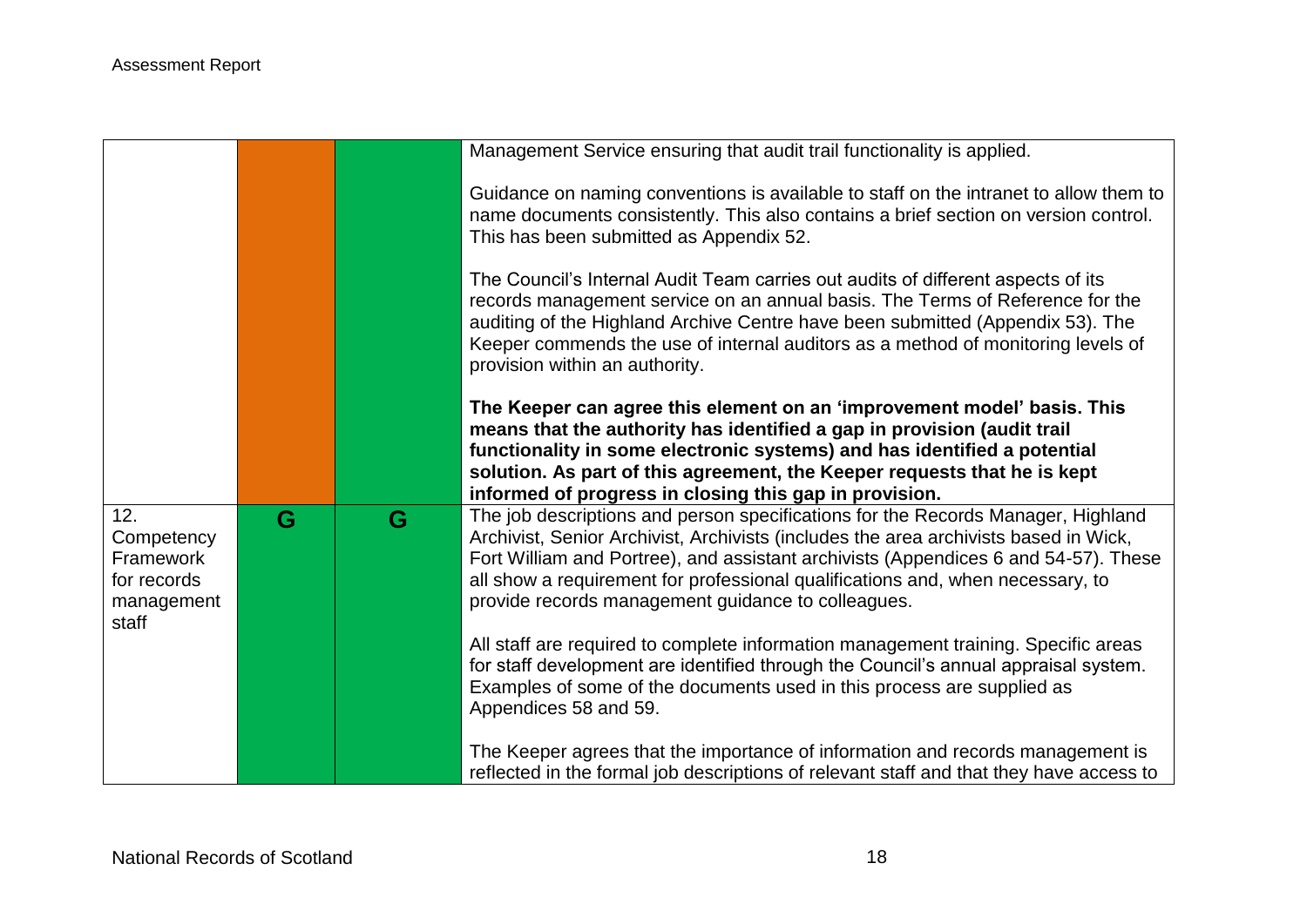|                                 |   |              | training when required.                                                                                                                                                                                                                                                                                                                                                                                                                                                                                                                                                                                                                       |
|---------------------------------|---|--------------|-----------------------------------------------------------------------------------------------------------------------------------------------------------------------------------------------------------------------------------------------------------------------------------------------------------------------------------------------------------------------------------------------------------------------------------------------------------------------------------------------------------------------------------------------------------------------------------------------------------------------------------------------|
| 13.<br>Assessment<br>and Review | G | G            | The RMP states that the wider Information Management Strategy and Policy<br>Framework is reviewed on an annual basis and this is reported to the Resources<br>Committee.                                                                                                                                                                                                                                                                                                                                                                                                                                                                      |
|                                 |   |              | The Records Manager will regularly report any progress made on any improvements<br>required as a result of the Keeper's assessment to the IMGB as a standing item on<br>the Board's agenda. A report updating the IMGB on progress with the RMP and<br>requesting a standing item on the agenda has been submitted as evidence<br>(Appendix 60).                                                                                                                                                                                                                                                                                              |
|                                 |   |              | The RMP text describes the procedures in place to ensure that it is reviewed and<br>updated. As part of their regular meetings the records manager and the SISO will<br>discuss aspects of the RMP. This will result in an evidence based progress report<br>which will be submitted to the IMGB. The SISO and records manager will also be<br>responsible for an annual review of the RMP which will involve consolidation of the<br>progress reports into an overall summary of progress. This review will be presented<br>to IMGB for approval and sent to the Keeper as evidence of compliance with the<br>provisions set out in the RMP. |
|                                 |   |              | The Keeper agrees that appropriate procedures are in place to ensure that the RMP<br>is kept up to date.                                                                                                                                                                                                                                                                                                                                                                                                                                                                                                                                      |
| 14. Shared<br>Information       | G | $\mathbf{A}$ | The Council is a partner in the Highland Data Sharing Partnership, which also<br>includes Argyll and Bute Council, NHS Highland and the Fire and Police Services.<br>The Partnership has created an Information Sharing Policy (Appendix 64) which<br>provides a framework which will allow information to be securely shared between<br>the partners where there is a need to do so. The text of the RMP (section 14.10)<br>states that review of the Policy was due to take place in March 2015 but hasn't                                                                                                                                  |
|                                 |   |              | yet due to restructuring of Police Scotland and the Scottish Fire and Rescue                                                                                                                                                                                                                                                                                                                                                                                                                                                                                                                                                                  |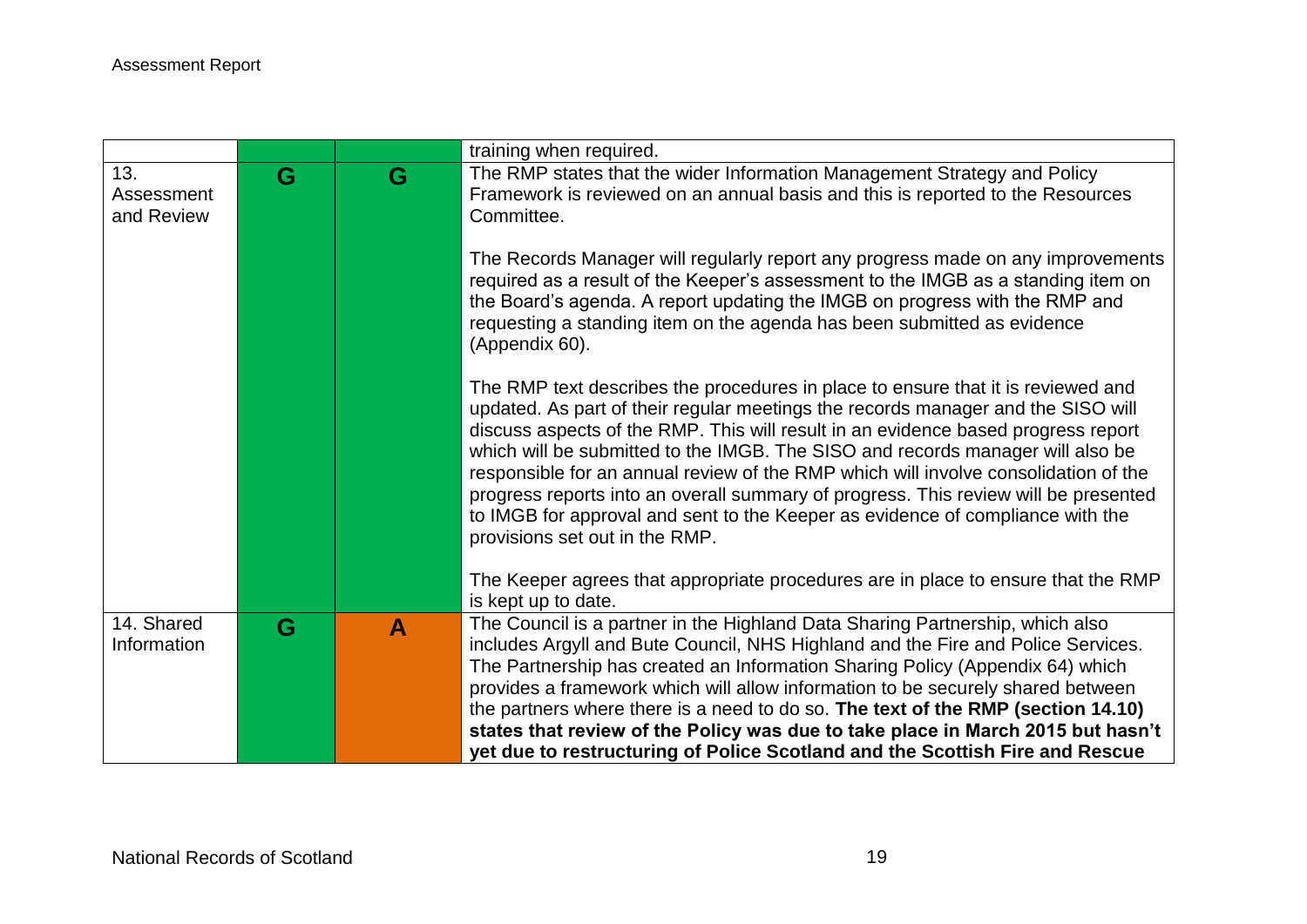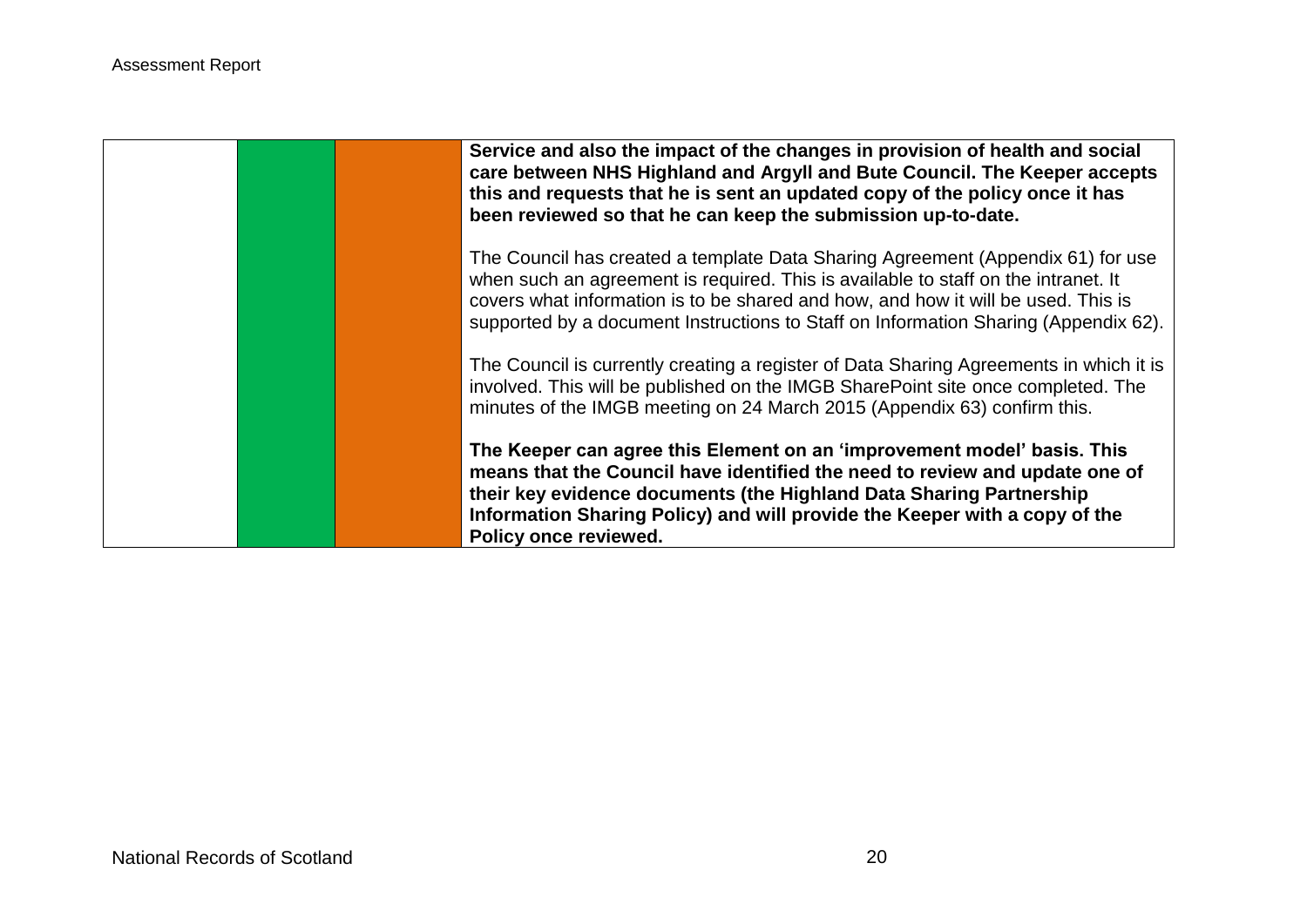## **6. Keeper's Summary**

Elements 1-14 that the Keeper considers should be in a public authority records management plan have been properly considered by Highland Council and Highland Licensing Board. Policies and governance structures are in place to implement the actions required by the plan.

## **7. Keeper's Determination**

Based on the assessment process detailed above, the Keeper agrees the RMP of Highland Council and Highland Licensing Board.

The Keeper recommends that Highland Council and Highland Licensing Board should publish its agreed RMP as an example of good practice within the authority and the sector.

This report follows the Keeper's assessment carried out by,

…………………………………… …………………………………

Rhart Fothy m

Public Records Officer **Public Records Officer** 

**Pete Wadley <b>Robert Fotheringham**